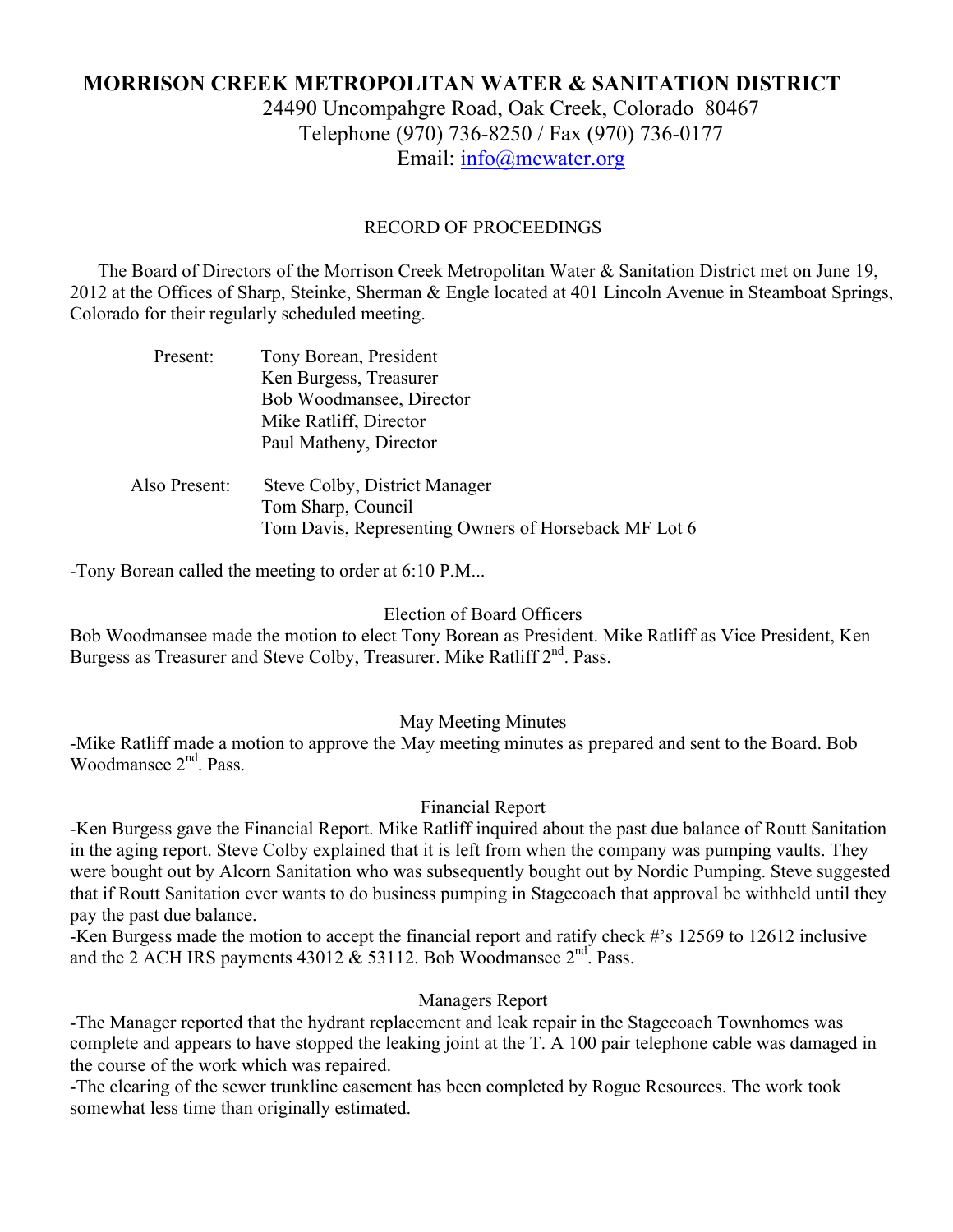-Steve Colby outlined a plan to reduce the District's costs by switching his family health insurance to his wife Jane Colby's company plan. Steve will remain on the District plan but on the Hospital Reimbursement option which would satisfy the Districts requirement for all eligible employees to be enrolled. The District will then reimburse Jane Colby for the deduction from her pay for enrolling in her company's family plan at the rate of \$348/month. The new combined cost for the District is \$623/month. This is an \$871.54 savings for the District.

The Board cautioned Steve to make sure that their would be no problems with the change.

-Bob Woodmansee moved to authorize the manager to move ahead with the change after he is certain that their would be no unintended consequences. Ken Burgess 2<sup>nd</sup>. Pass.

-Paul Matheny joined the meeting and was administered the Oath of Office by Tom Sharp, notary.

### Attorneys Report

-Mr. Sharp reported on the Heckbert Change case # 07CW114 in which the District has filed opposition. He has received the engineering report from the applicant's engineer. The report outlines a plan for Heckbert to augment any out of priority depletions with releases from his small pond. It does not appear that there is enough water in the pond to augment Little Morrison Creek or have any advantage for us.

-Mr. Sharp reported that he is 2/3's of the way through his revision of the District's Master Augmentation plan which is pending approval by the Court. He indicated that the final document will be 50 to 60 pages long. -Mr. Sharp has prepared a letter report with recommended wording for two referred ballot questions this fall. The first is a debrucing question to allow the District to increase the allowed mill levy to a maximum of 50 mils in order to maintain the District's property tax revenue at the current amount and to avoid further "ratcheting down" of the District's allowable revenue. We are not proposing any increase in our property tax revenue other than that normally allowed for inflation and new construction. The other is a question required by TABOR to allow borrowing by the District. Options for putting the vote to the electors were discussed. The options for this fall are a coordinated election with the County or a stand alone mail-ballot election. Mr. Sharp will have Melinda Sherman research the options and report for the next meeting.

The Board had considerable discussion about the wisdom of putting two questions to the electorate this fall. -Ken Burgess made the Motion to table the  $2<sup>nd</sup>$  question allowing borrowing by the District until 2013 but to direct counsel to proceed with researching and preparing a "Debrucing" mill levy question for this fall. Bob Woodmansee 2<sup>nd</sup>. Pass.

-The Board also authorized Mr. Sharp to consult with Mr. Berkowitz, noted bond attorney, on the ballot question wording.

-As their was no Old Business to discuss President Borean moved on to New Business.

### New Business

-The Auditor was not present to discuss the draft 2011 Audit. It was tabled until next meeting. -The District has received three bids for the 2012 Sewerline Rehabilitation Project:

Western Slope Utilities-\$144,307.80

Insituform Technologies LLC-\$163,944.00

Layne Inliner-\$138,390

The bids are to rehabilitate 2119 feet of 24" and 18" FRPM pipe.

Bob Furman, our engineer from CDC, was present to discuss the bids.

Mr. Furman and Mr. Colby are still evaluating the bids and researching references.

The recommendation from the Manager and Engineer is to move forward with the project using one of the two low bidders.